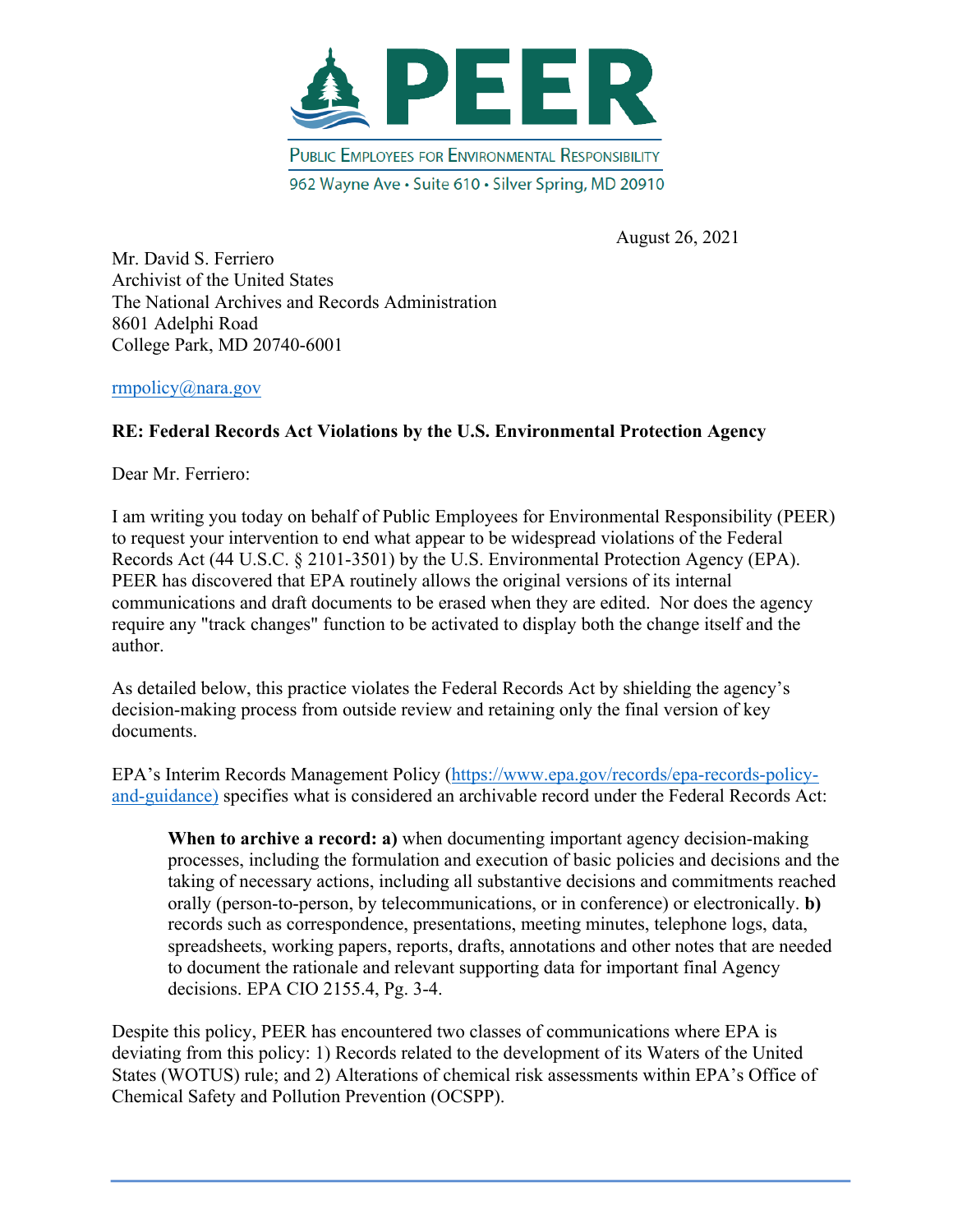## **1) WOTUS Comments**

On December 18, 2019, PEER submitted a Freedom of Information Act (FOIA) request (EPA-HQ-2020-001799) seeking "any communications regarding the revised definition of the waters of the U.S., (a.k.a. WOTUS) rulemaking, between and among EPA Headquarters and any of the ten regional EPA offices." PEER was advised by staff in several regional EPA offices that EPA Headquarters staff solicited comments on the draft rule in Sharepoint and that they had provided extensive comments on these versions of the draft rule.

After months of delay, EPA was unable to produce the requested comments because it no longer retained these communications. EPA used Microsoft SharePoint to capture comments and feedback on the draft WOTUS rule. That software was utilized in a manner such that any edits overwrote the original and all prior versions. Thus, EPA haphazardly deleted the draft WOTUS rule that contained comments and feedback from the regional offices.

Under EPA's standards for retention, the record must 1) be an official/approved EPA media source; 2) must pertain to an important agency decision-making process. In light of these facts, EPA appears to have violated its own records management policy and the Federal Records Act.

EPA's records management policy states that a word processing document is considered official EPA media; hence, the draft WOTUS rule's use of a shared word document satisfies the first criteria of what EPA classifies as an archivable record. EPA CIO 2155.4, Pg. 4. The SharePoint document constitutes an "important agency decision-making process." EPA CIO 2155.4, Pg. 4. Moreover, any regional input on the draft WOTUS rule constituted "substantive comments" that explicitly influenced "agency decisions" pertaining to the finalized WOTUS Rule. EPA CIO 2155.4, Pg. 4.

In addition, these WOTUS draft comments could not be considered a transitory document, which would disqualify it from being a mandatorily archivable record, because the regional comments were solicited under the pretext that they would be factored into the final decision on the WOTUS rule. Therefore, these regional comments have "documentary or evidentiary value." EPA CIO 2155.4, Pg. 4. According to the EPA's own policy, they were required to preserve the comments from the regional offices to ensure they were properly archiving "annotations and other notes that are needed to document the rationale… for important final Agency decisions." EPA CIO 2155.4, Pg. 4.

The draft WOTUS rule and its regional comments are clearly an agency policy/decision. §§ 3301(a)(1)(A); 3303a. Since the comments were made by EPA staff with technical expertise on the subject matter, the draft copy of the rule would also fall into the Federal Record Act's mandate to ensure that documents of "administrative, legal[, and] research value" are properly preserved (§ 3303).

Notably, the PEER FOIA request dated in December 2019 should also have put the agency on notice that these were public records that should have been archived. We do not believe that these documents were erased in one fell swoop. Instead, they were routinely deleted or written over as the internal WOTUS decision-making process developed.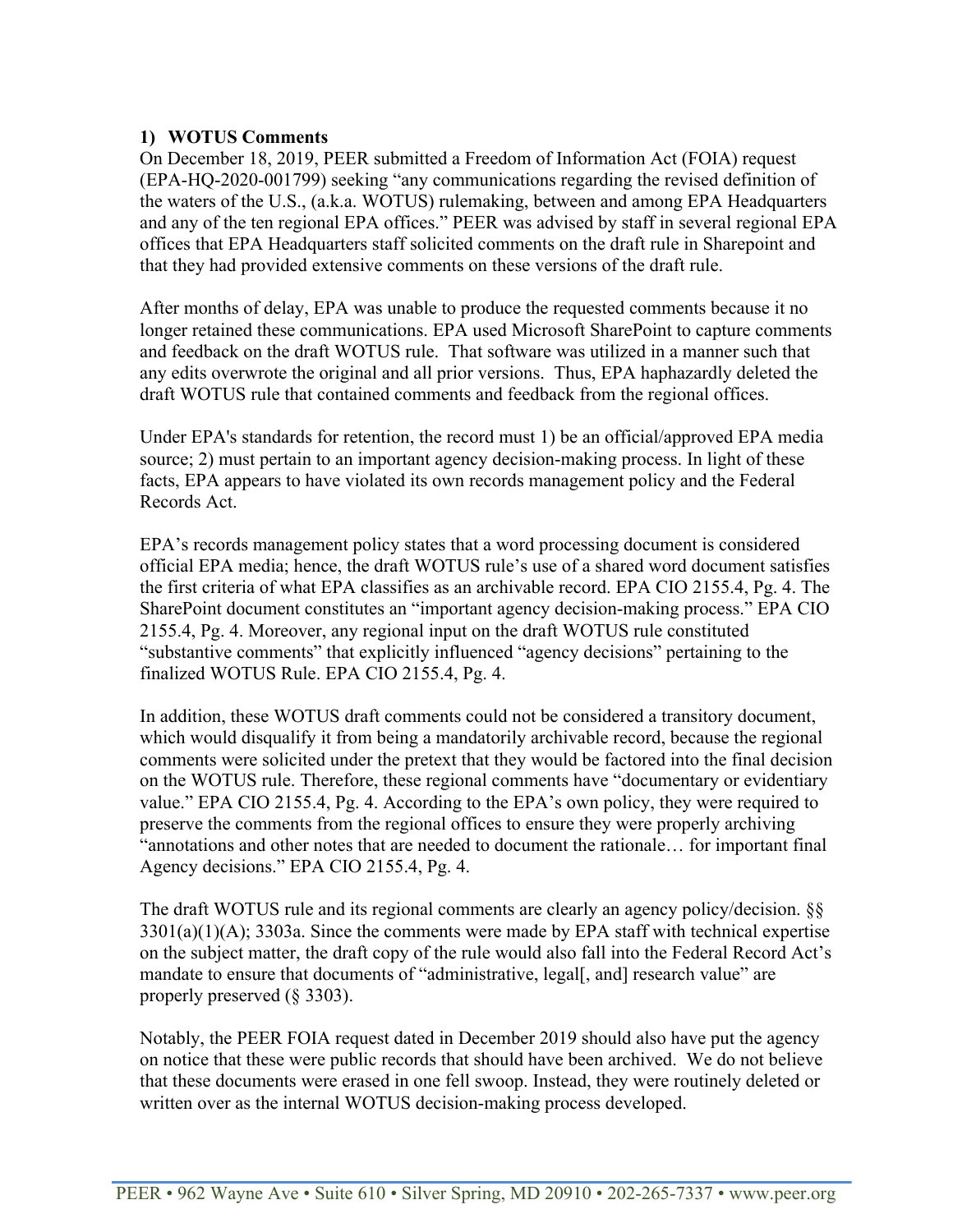Significantly, we understand that this practice of overwriting drafts is ongoing. In our numerous discussions with the EPA on this matter during the past 18 months, agency representatives did not indicate that this record-keeping system has at all been altered.

We further believe this practice is not confined to the WOTUS comments but is applied in every instance the agency uses Microsoft SharePoint.

In sum, by failing to retain these comments, the EPA has violated and appears to continue to violate the Federal Records Act and their own records management policy.

## **2) Chemical Risk Assessments**

PEER is representing scientists working within EPA's OCSPP who have disclosed deliberate tampering with chemical risk assessments and the deletion of potential health effects without the knowledge or consent of the human health assessors (See https://www.peer.org/wpcontent/uploads/2021/07/7\_2\_21-EPA-Scientists-Transmittal-letter.pdf ).

These scientists report numerous instances where their risk assessments were changed by their managers or colleagues in response to direction by management. These changes include deleting language identifying potential adverse effects, including developmental toxicity, neurotoxicity, mutagenicity, and/or carcinogenicity. The changes also include major revisions altering assessment conclusions to indicate no toxicity concerns despite data to the contrary.

Significantly, these alterations were sometimes overwritten onto the draft assessments such that not only is the original draft assessment lost, but the identity of who made the alterations is also not retained.

These draft risk assessments clearly reflect an agency policy/decision within the meaning of the Federal Records Act  $(\S \S 3301(a)(1)(A); 3303a)$ . For example, these assessments are used as the basis for Material Safety Data Sheets containing information vital to prevent harmful exposures, such as proper handling procedures, personal protection needed, accidental release measures, first aid and firefighting measures, etc. In addition, they contain a "Toxicological Information" section, which cautions workers on routes of exposure, symptoms of exposure, and delayed, immediate, or chronic effects from short- and long-term exposure.

Thus, these Federal Record Act violations reflect serious implications for both worker and consumer health.

As you well know, the National Archives and Records Administration (NARA) has oversight powers over the unlawful removal of records. NARA is responsible for "establishing standards [and regulations] for the selective retention of records"  $(3302(1)(2)(3))$ .

The Federal Records Act gives NARA the power to notify an agency head of unlawful removal. If the agency takes no action to recover those unlawfully removed files, NARA can request the Attorney General's assistance in recovering and remedying the unlawful destruction of records (§§ 3106(b); 2905(a)).